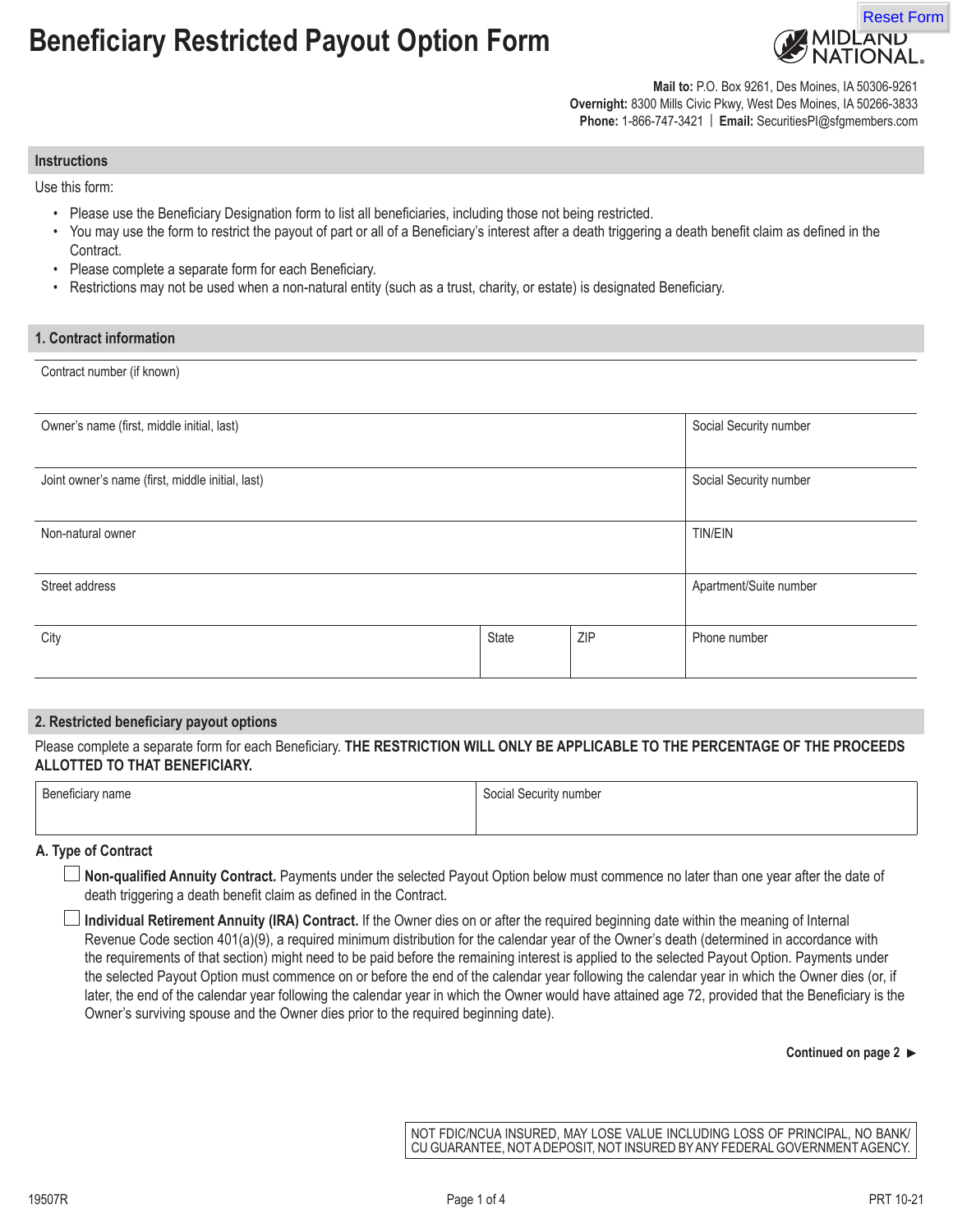# **2. Restricted beneficiary payout options** *(continued from page 1)*

# **B. Restriction Type**

**Full restriction:** I/We acknowledge that this Beneficiary's entire interest in the death benefit will be paid under the Payout Option selected in section C, and no other payments or distributions will be made or permitted.

**Partial restriction:** I/We acknowledge that \_\_\_\_% of this Beneficiary's interest in the death benefit, determined as of the date of death of any Owner (or Annuitant if the Contract is held by a non-natural entity), will be paid in a lump sum and the remainder of the Beneficiary's interest in the death benefit will be paid under the Payout Option selected in section C, and no other payments or distributions will be made or permitted.

**Removal of restriction:** I/We acknowledge that the above restriction on the Beneficiary's interest in the death benefit will be removed on the earlier of the date that is vears from the date of death of any Owner (or Annuitant if the Contract is held by a non-natural entity), or the date the Beneficiary attains age If the Beneficiary is living at such time, the restriction will be removed to the extent of  $\%$  of the Beneficiary's interest in the death benefit, but only if payment of the Beneficiary's interest in the death benefit has not commenced in the form of annuity payments under Option 1, 2, or 3 in section C. The Beneficiary is responsible for providing proof of the events terminating the restriction.

# **C. Payout Option**

**Option 1 – Life annuity:** The interest will be distributed in the form of fixed, level annuity payments.

If the Contract is a **non-qualified annuity Contract**, annuity payments will be made as long as the Beneficiary is alive. For instance, if the Beneficiary dies immediately after the first annuity payment is made, only that one annuity payment will be made.

If the Contract is an **IRA annuity Contract**, annuity payments will be made as long as the Beneficiary is alive (or, if there are multiple Beneficiaries, for as long as the oldest Beneficiary is alive, unless an exception under federal income tax law applies). For instance, if the Beneficiary (or oldest Beneficiary, if applicable) dies immediately after the first annuity payment is made, only that one annuity payment will be made. *IMPORTANT:* This option is not effective if the Owner dies on or after the required beginning date within the meaning of Internal Revenue Code section 401(a)(9).

**Payout Frequency:** Monthly Quarterly Semi-annually Annually

**Option 2 – Life annuity with a period certain:** The interest will be distributed in the form of fixed, level annuity payments.

If the Contract is a **non-qualified annuity Contract**, annuity payments will be made as long as the Beneficiary is alive, with payments guaranteed to be made for a period certain of vears (only 10 or 20 years may be selected). *IMPORTANT*: The period certain may not extend beyond the life expectancy of the Beneficiary as determined under the IRS Single Life Expectancy Table for Beneficiaries.

If the Contract is an **IRA annuity Contract**, annuity payments will be made as long as the Beneficiary is alive (or, if there are multiple Beneficiaries, for as long as the oldest Beneficiary is alive, unless an exception under federal income tax law applies), with payments guaranteed to be made for a period certain of years (only 10 or 20 years may be selected). **IMPORTANT:** This option is not effective if the Owner dies on or after the required beginning date within the meaning of Internal Revenue Code section 401(a)(9). Also, the period certain may not extend beyond the life expectancy of the Beneficiary (or the oldest Beneficiary, if applicable) as determined by the IRS Single Life Expectancy Table for Beneficiaries.

**Payout Frequency:** Monthly Quarterly Semi-annually Annually

**Continued on page 3**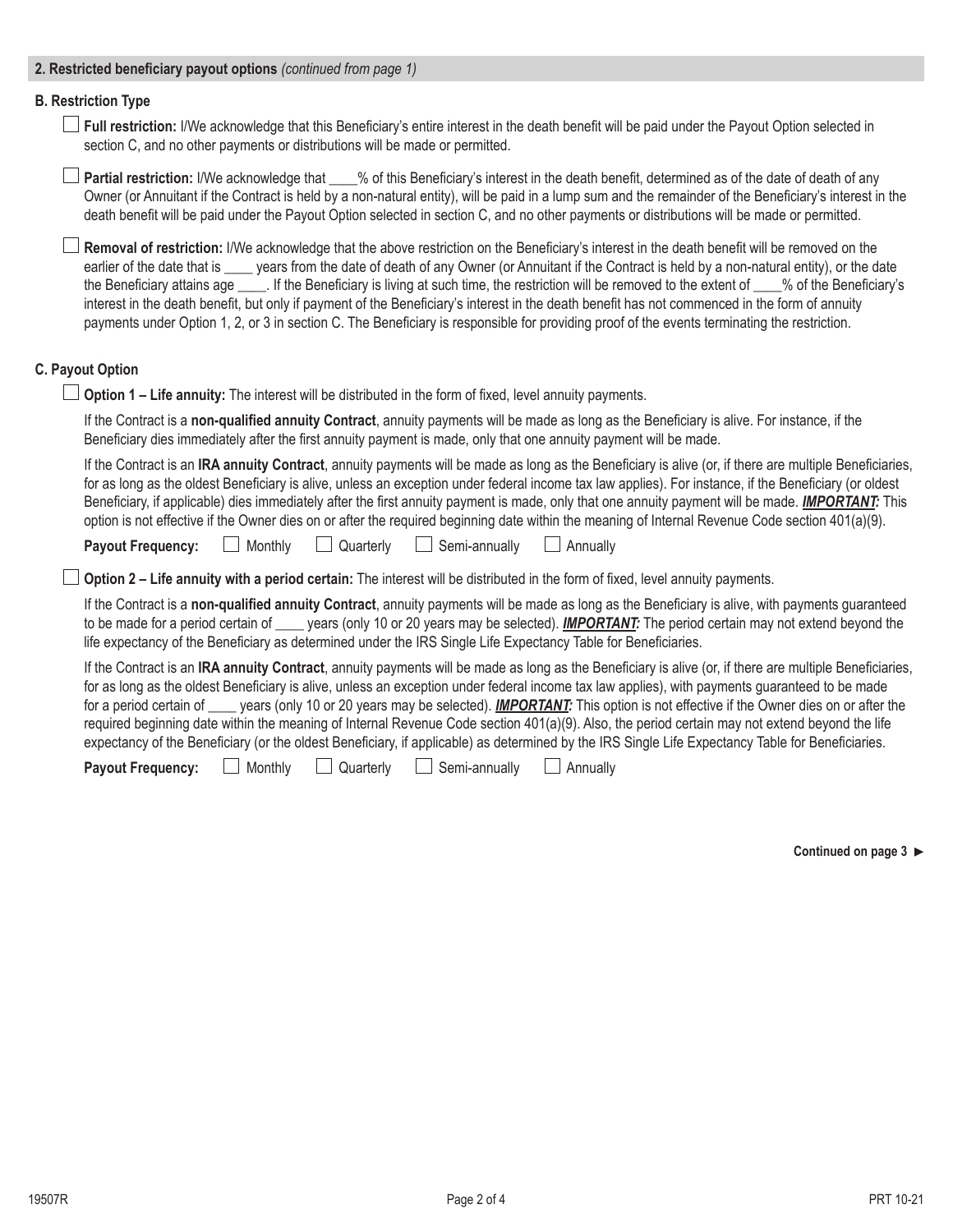| C. Payout Option (continued)                                                                                                                                                                                                                                                                                                                                                                                                                                                                                                                                                                                                                                                                                                                                 |
|--------------------------------------------------------------------------------------------------------------------------------------------------------------------------------------------------------------------------------------------------------------------------------------------------------------------------------------------------------------------------------------------------------------------------------------------------------------------------------------------------------------------------------------------------------------------------------------------------------------------------------------------------------------------------------------------------------------------------------------------------------------|
| Option 3 - Annuity for a period certain (10 or 20 years): The interest will be distributed in the form of fixed, level annuity payments.                                                                                                                                                                                                                                                                                                                                                                                                                                                                                                                                                                                                                     |
| If the Contract is a non-qualified annuity Contract, annuity payments will be made for a period certain of ____ years (only 10 or 20 years may<br>be selected). <b>IMPORTANT:</b> The period certain may not extend beyond the life expectancy of the Beneficiary as determined by the IRS Single Life<br>Expectancy Table for Beneficiaries.                                                                                                                                                                                                                                                                                                                                                                                                                |
| If the Contract is an IRA annuity Contract, annuity payments will be made for a period certain of ___ years (only 10 or 20 years may be selected).<br><b>IMPORTANT:</b> The period certain generally may not extend beyond the life expectancy of the Beneficiary (or, if there are multiple Beneficiaries, the life<br>expectancy of the oldest Beneficiary, unless an exception under the IRS Single Life Expectancy Table for Beneficiaries applies). However, the period<br>certain also may not extend beyond the life expectancy of such Beneficiary or, if longer, the life expectancy of the Owner in the year of death, if the<br>Owner dies on or after the required beginning date within the meaning of Internal Revenue Code section 401(a)(9). |
| Monthly<br>$\Box$ Quarterly<br>$\Box$ Semi-annually<br>Annually<br><b>Payout Frequency:</b><br>$\Box$                                                                                                                                                                                                                                                                                                                                                                                                                                                                                                                                                                                                                                                        |
| Option 4 - Systematic withdrawals: The interest will be distributed in the form of systematic withdrawals from the Contract until the Accumulation<br>Value is fully distributed.                                                                                                                                                                                                                                                                                                                                                                                                                                                                                                                                                                            |
| Required Minimum Distribution (IRA annuity Contracts only).                                                                                                                                                                                                                                                                                                                                                                                                                                                                                                                                                                                                                                                                                                  |
| The total amount to be paid each calendar year, beginning with the calendar year following the calendar year in which the Owner dies, is the<br>required minimum distribution determined each calendar year in accordance with the requirements of Internal Revenue Code section 401(a)(9)<br>by dividing the account balance as of the end of the previous calendar year by the life expectancy of the Beneficiary (or the oldest Beneficiary if<br>there are multiple Beneficiaries), subject to certain exceptions in the tax law. For this purpose, the account balance is the dollar amount credited<br>to the Beneficiary under the Contract plus the actuarial present value of any additional benefits provided under the Contract.                  |
| Semi-annually<br>Monthly<br>Quarterly<br>Annually<br><b>Payout Frequency:</b>                                                                                                                                                                                                                                                                                                                                                                                                                                                                                                                                                                                                                                                                                |
| Greater of a specified amount and the Required Minimum Distribution for the calendar year (IRA annuity Contracts only).                                                                                                                                                                                                                                                                                                                                                                                                                                                                                                                                                                                                                                      |
| The total amount to be paid each calendar year, beginning with the calendar year following the calendar year in which the Owner dies,<br>will be the greater of the required minimum distribution for the calendar year (determined as described above under this Option 4) or<br>(not to exceed the Accumulated Value).<br>\$                                                                                                                                                                                                                                                                                                                                                                                                                               |
| Monthly<br>Quarterly<br>Semi-annually<br><b>Payout Frequency:</b><br>Annually                                                                                                                                                                                                                                                                                                                                                                                                                                                                                                                                                                                                                                                                                |
| Greater of a specified amount or life expectancy payout (non-qualified annuity Contracts only).                                                                                                                                                                                                                                                                                                                                                                                                                                                                                                                                                                                                                                                              |
| The total amount to be paid each calendar year will be the greater of the life expectancy payout or $\$$<br>(not to exceed the Accumulation Value). The first payment must be taken within one year of the date of the Owner's death.                                                                                                                                                                                                                                                                                                                                                                                                                                                                                                                        |
| Quarterly<br>Monthly<br>Semi-annually<br>Annually<br><b>Payout Frequency:</b>                                                                                                                                                                                                                                                                                                                                                                                                                                                                                                                                                                                                                                                                                |

**2. Restricted beneficiary payout options** *(continued from page 2)*